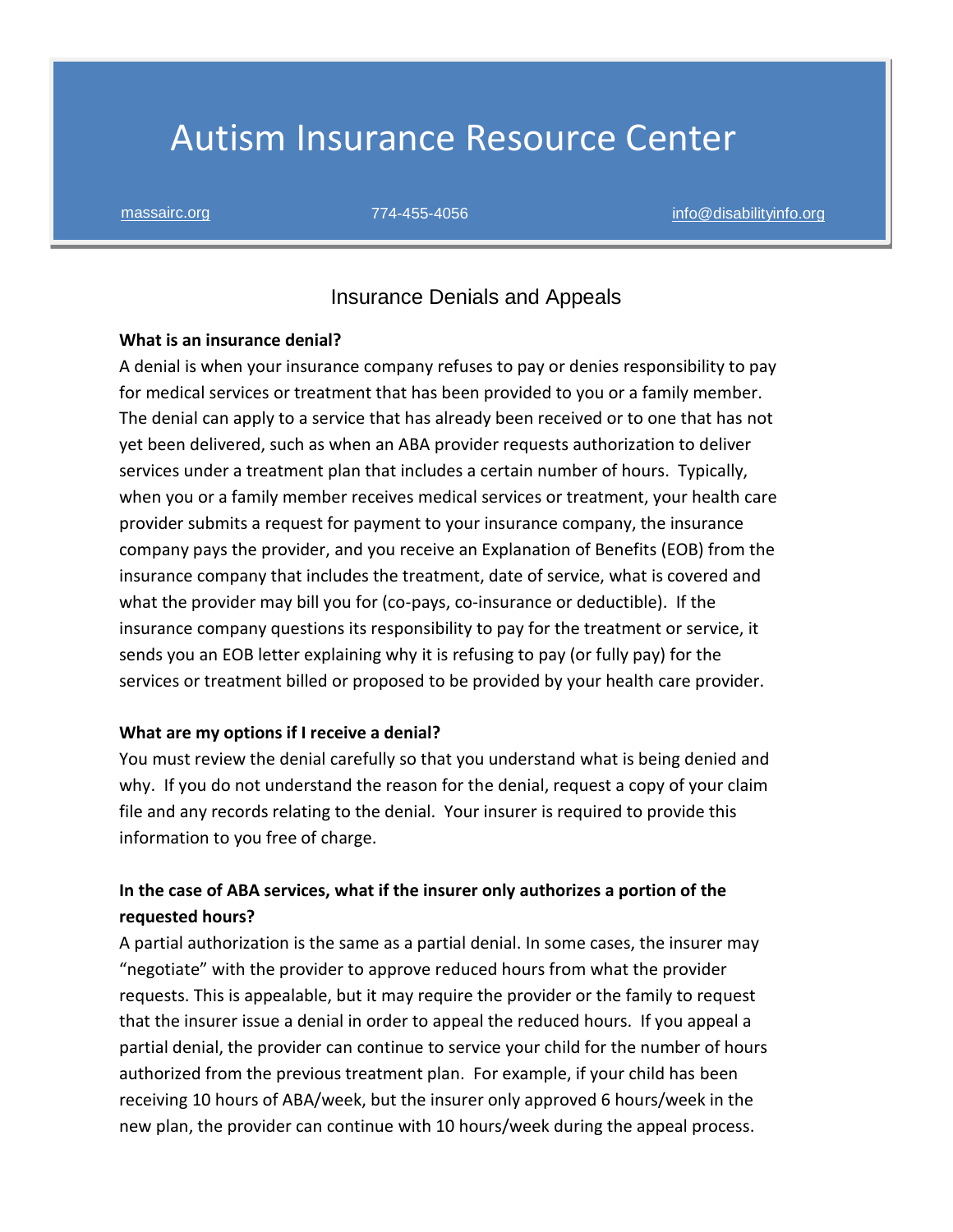The provider needs to tell the insurer that they are appealing the denial and expect services to be covered under Continuity of Care while the appeal is proceeding.

#### **What is medical necessity and how does it relate to a service denial?**

Medical necessity is a standard used by an insurance company to determine whether treatment or services are appropriate and effective given a patient's health needs. Every insurer or health plan will include a list of requirements that must be met in making this determination. If an insurer issues a partial or full denial, it is usually due to "lack of medical necessity." After you understand the reason for the denial, you can either pay the out-of-pocket cost directly to the provider or file an appeal.

#### **What should I do first if I decide to file an appeal?**

First, you should ask your insurance company for a copy of your "claim file." You should make this request in writing, rather than by phone. Your claim file includes a copy of the criteria or standards that the insurer used to evaluate the claim and all documents related to the claim.

#### **When will I receive a copy of my claim file?**

Your insurer has 30 days to comply with your request.

#### **What do I do after I receive my claim file?**

Talk to your provider about the denial and provide a copy of the denial notice if they have not received it. Ask for any information, including medical records that would support your appeal. Request a letter of support from your provider to be included in your appeal. Note: The denial letter may be sent directly to the provider.

#### **Should my appeal be in writing or can I appeal over the phone?**

It is important that your appeal be in writing to ensure that your position is not misunderstood or misrepresented.

#### **What information do I need to include in my appeal letter?**

You should include all member and insurance plan information, including a copy of the denial letter, the date of the service denied, and the provider name and treatment. Quote directly from the denial document, restating the criteria that the health plan applied in denying your claim (for example, that the service or treatment was not "medically necessary"). List the reasons why you believe the services or treatments do, in fact, meet the criteria. Make sure to address each requirement separately. Try to be as clear as you can and provide references to your medical records. Include a doctor's letter of support, copies of all medical records, and a personal statement about what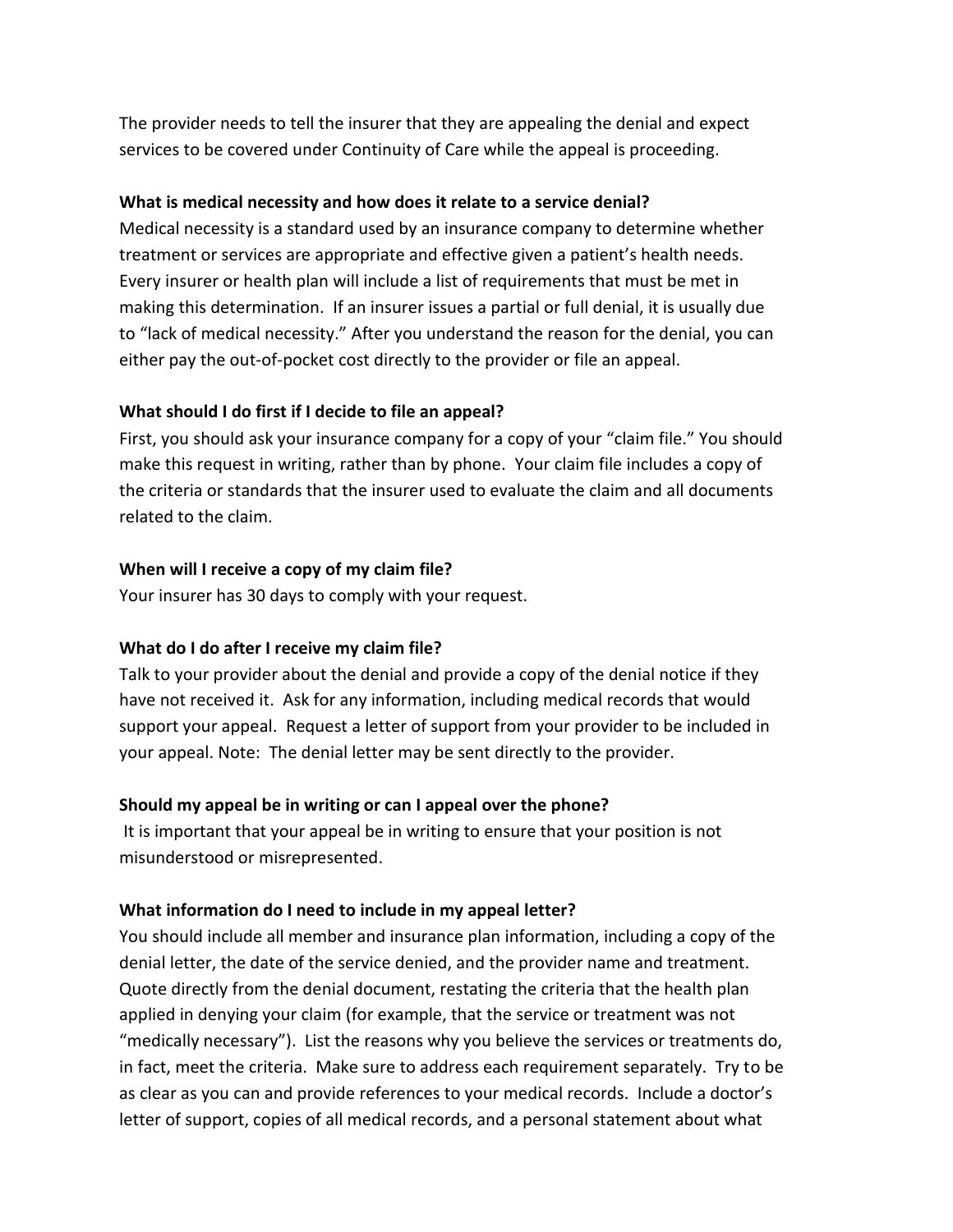this treatment or service means to you or your loved one (impact on your day-to-day living, for example).

#### **How long will it take before my insurer makes a decision on my appeal?**

If the service has not yet been received, the insurer must issue a decision within 30 days. For denial of a treatment you have already received, the decision must be made within 60 days.

#### **How many times can I appeal a denial?**

Most insurers allow two internal appeals before you can request an external review of your denial.

#### **What if my insurer offers an expedited appeal?**

It is not recommended you accept the offer. An expedited appeal does not give you enough time to obtain copies of medical records, and it does not give your provider enough time to address the reason(s) for the denial.

#### **What is an external review?**

This is a review of your denial by an independent review organization (IRO) not associated with the insurer. An external review is typically only available when the reason for denial is that the requested service or treatment has been deemed not medically necessary.

### **Can I appeal Speech/OT/PT annual plan limits?**

Yes. Follow the instructions listed above. Your appeal will be based on Federal Mental Health Parity law, which says that your health plan cannot impose a stricter standard for mental health benefits than it does for medical/surgical benefits. If the Speech, OT/PT therapies are related to autism, they are accessed via the mental health benefits. Contact our Center for information on the Mental Health Parity Law.

## **Is there a different external appeal process if I have a fully insured vs. a self-funded plan?**

#### Yes. **Depending on your plan, here is the process:**

- Fully insured health plan: A request for an external review must be submitted to the Massachusetts [Office of Patient Protection \(OPP\) website](https://www.mass.gov/orgs/office-of-patient-protection) (https://www.mass.gov/orgs/office-of-patient-protection) or call 800.436.7757 for more information.
- Self-funded health plan: A request for an external review must be submitted to the U.S. Department of Labor. You can access their [online complaint intake](https://www.askebsa.dol.gov/WebIntake/Home.aspx)  [portal](https://www.askebsa.dol.gov/WebIntake/Home.aspx) (https://www.askebsa.dol.gov/WebIntake/Home.aspx) or you can call